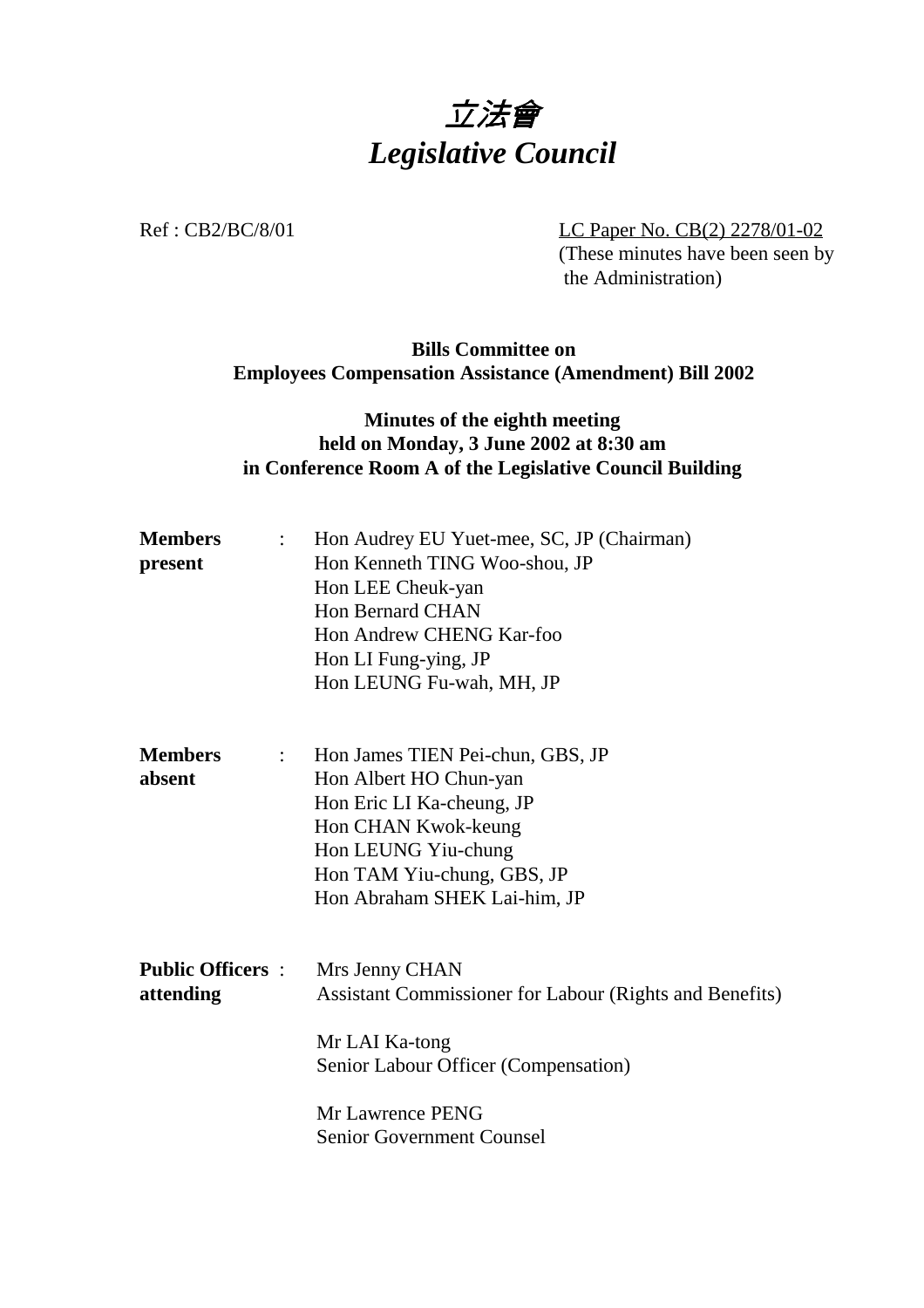| <b>Clerk</b> in<br>attendance | Mrs Sharon TONG<br>Chief Assistant Secretary (2) 1          |
|-------------------------------|-------------------------------------------------------------|
| <b>Staff</b> in<br>attendance | <b>Miss Kitty CHENG</b><br><b>Assistant Legal Adviser 5</b> |
|                               | Ms Dora WAI<br>Senior Assistant Secretary (2) 4             |

## **I. Meeting with the Administration**

The Bills Committee deliberated (index of proceedings attached at **Annex**).

- 2. The Administration was requested to
	- (a) provide information on the time limit to file proof of debt by a creditor against an insolvent company with the Official Receiver's Office under the Bankruptcy Ordinance;
	- (b) advise members of the provision which provided for the categories of persons eligible for applying payment of statutory compensation and damages from the Fund in respect of an employee in a non-fatal injury who died before such application was made; and
	- (c) consider improving the drafting of the Chinese version of the proposed section  $17(1)(b)$ .

3. Mr LEE Cheuk-yan appealed for members' support of the following proposals which the Administration had no intention to pursue -

- (a) If an estate administrator who was also an eligible person under the Bill, the amounts of pre-trial loss of accumulation of wealth and post-trial loss of accumulation of wealth awarded to the estate should be included in the calculation of relief payment; and
- (b) The amount of monthly relief payment should be increased in the case of severely injured employees requiring long term care.

## **II. Dates of next meetings**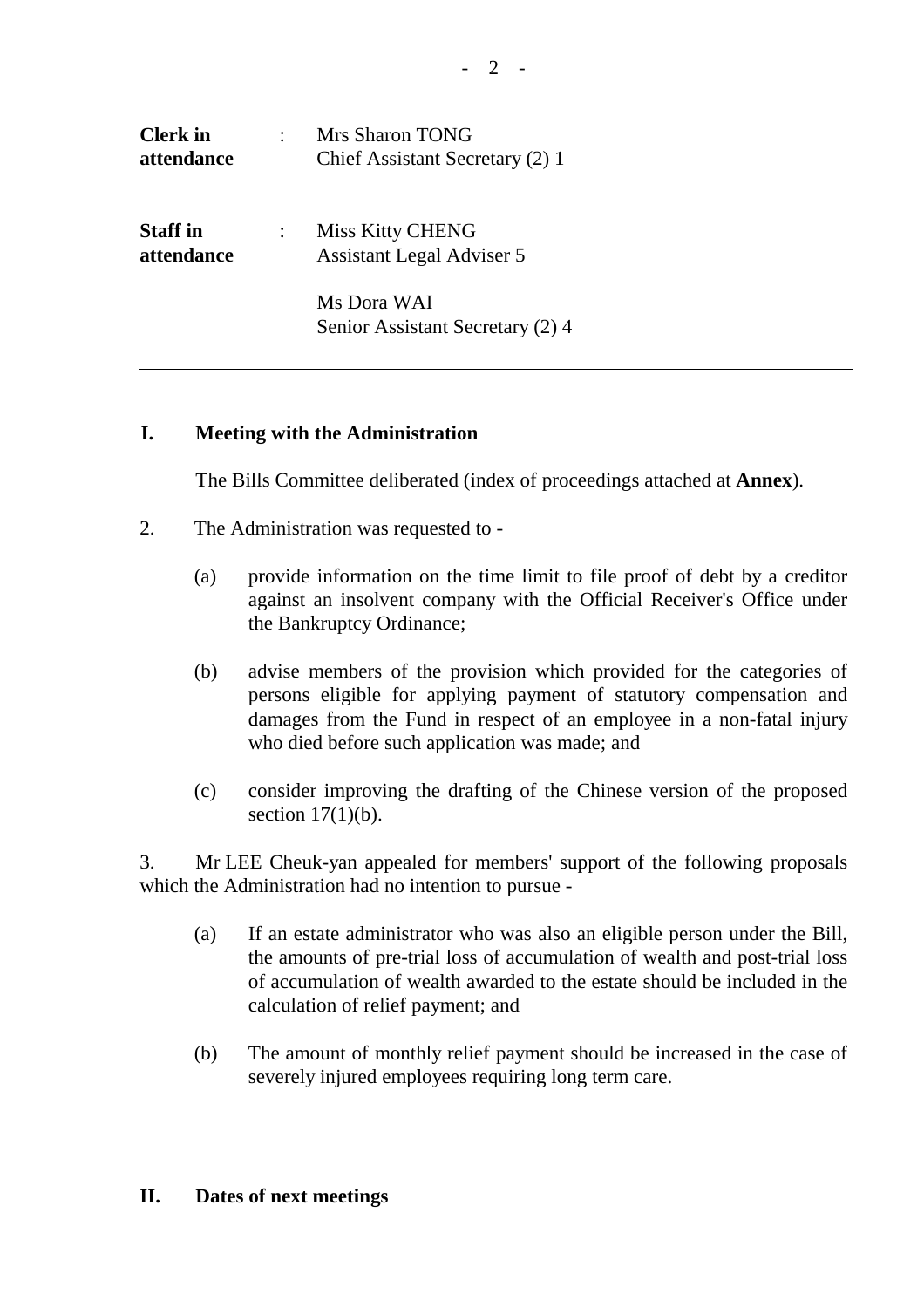4. The Bills Committee noted that the next meeting would be held on 5 June 2002 at 8:30 am. It also agreed that two more meetings be scheduled for 7 June 2002 at 4:00 pm and 13 June 2002 at 4:30 pm.

5. Members also noted that if the Bills Committee could conclude its deliberations at the meeting on 7 June 2002, the Bills Committee would recommend that the Second Reading debate on the Bill be resumed at the Council meeting on 26 June 2002. However, if the Bills Committee concluded its deliberations at the meeting on 13 June 2002, the Second Reading debate on the Bill would be resumed at the Council meeting on 3 July 2002.

6. There being no other business, the meeting ended at 10:30 am.

Council Business Division 2 Legislative Council Secretariat 12 June 2002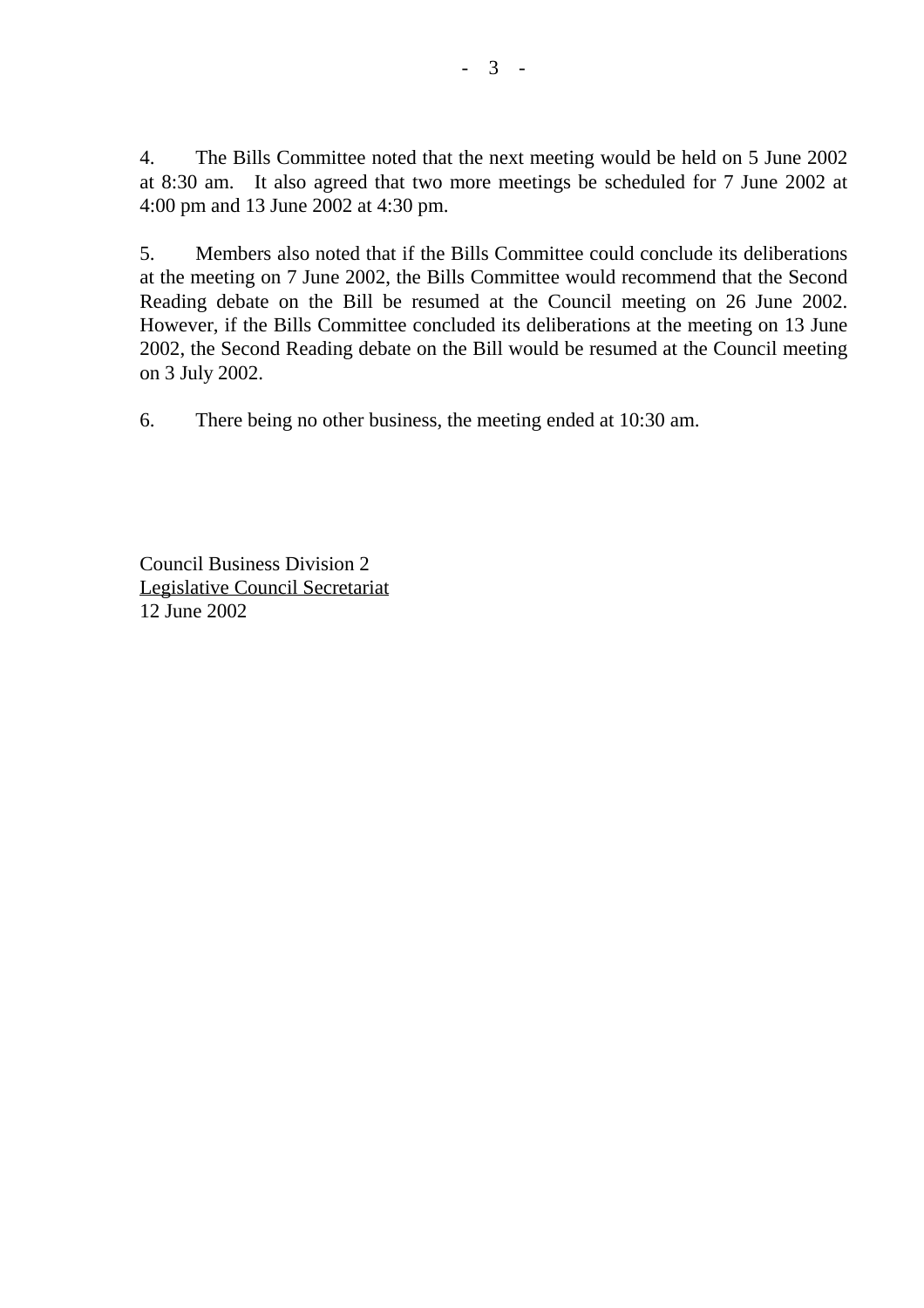## **Proceedings of the eighth meeting of the Bills Committee on Employees Compensation Assistance (Amendment) Bill 2002 held on Monday, 3 June 2002 at 8:30 am in Conference Room A of the Legislative Council Building**

| <b>Time</b>          | <b>Speaker</b>                           | Subject(s)                                                                                                                         | <b>Action</b><br>required |
|----------------------|------------------------------------------|------------------------------------------------------------------------------------------------------------------------------------|---------------------------|
| $000000 -$           | Chairman                                 | Confirmation of minutes of meetings held on 14.5.2002 and 23.5.2002                                                                |                           |
| 000124               |                                          |                                                                                                                                    |                           |
| $000124 -$           | Admin                                    | Admin's written response to Legal Service Division's letter dated                                                                  |                           |
| 000249               |                                          | 29.5.2002 on application of relief payment provisions (LC Paper No.                                                                |                           |
|                      |                                          | $CB(2)2126/01-02(02))$                                                                                                             |                           |
| $000249 -$           | Chairman                                 | Amount of statutory compensation                                                                                                   |                           |
| 000410               |                                          |                                                                                                                                    |                           |
| $000410 -$           | Admin                                    | - ditto -                                                                                                                          |                           |
| 000447               |                                          |                                                                                                                                    |                           |
| $000447 -$           | Chairman                                 | - ditto -                                                                                                                          |                           |
| 000500               |                                          |                                                                                                                                    |                           |
| $000500 -$           | Admin                                    | - ditto -                                                                                                                          |                           |
| 000503               |                                          |                                                                                                                                    |                           |
| $000503 -$           | Chairman                                 | Admin's paper on long term care and attention to injured employees                                                                 |                           |
| 000525               |                                          | (LC Paper No. CB(2)2126/01-02(03))                                                                                                 |                           |
| $000525 -$           | Admin                                    | Briefed members on the above paper                                                                                                 |                           |
| 000805               |                                          |                                                                                                                                    |                           |
| $000805 -$<br>000846 | Chairman                                 | Maximum amount of compensation (including statutory compensation                                                                   |                           |
|                      |                                          | and initial relief payment) to be received by a severely injured<br>employee requiring long term care who was assisted by the Fund |                           |
|                      |                                          | Board                                                                                                                              |                           |
| $000846 -$           | Admin                                    | $-$ ditto $-$                                                                                                                      |                           |
| 001042               |                                          |                                                                                                                                    |                           |
| $001042 -$           | Chairman                                 | - ditto -                                                                                                                          |                           |
| 001050               |                                          |                                                                                                                                    |                           |
| $001050 -$           | Admin                                    | - ditto -                                                                                                                          |                           |
| 001101               |                                          |                                                                                                                                    |                           |
| $001101 -$           | Chairman                                 | - ditto -                                                                                                                          |                           |
| 001133               |                                          |                                                                                                                                    |                           |
|                      | Clause-by-clause examination of the Bill |                                                                                                                                    |                           |
| $001133 -$           | Chairman                                 | Clause 3 - Interpretation<br>(a)                                                                                                   |                           |
| 001319               |                                          | (Proposed section 2(2) concerning adoption of child); and                                                                          |                           |
|                      |                                          | Clause 4 - Constitution of the Board<br>(b)                                                                                        |                           |
| $001319 -$           | Admin                                    | Clause 4 - Constitution of the Board                                                                                               |                           |
| 001354               |                                          |                                                                                                                                    |                           |
| 001354 -             | Mr LEUNG Fu-wah                          | - ditto -                                                                                                                          |                           |
| 001409               |                                          |                                                                                                                                    |                           |
| $001409 -$           | Chairman                                 | Clause 5 - Employees Compensation Assistance Fund                                                                                  |                           |
| 001423               |                                          |                                                                                                                                    |                           |
| $001423 -$           | Admin                                    | - ditto -                                                                                                                          |                           |
| 001431               |                                          |                                                                                                                                    |                           |
| $001431 -$           | Chairman                                 | Application by employee etc for payment from the Fund in<br>Clause 6 -                                                             |                           |
| 001443               |                                          | relation to unpaid compensation                                                                                                    |                           |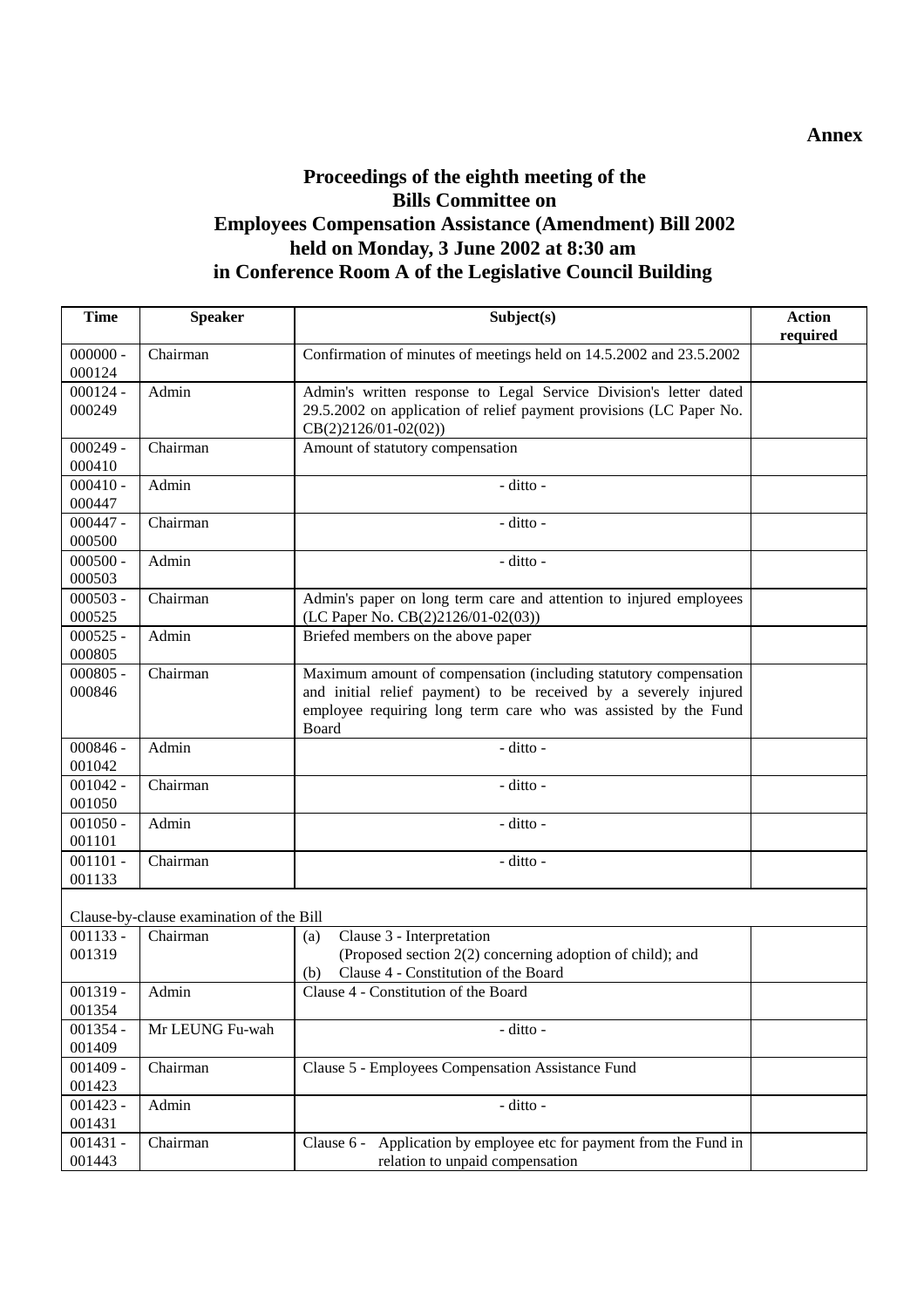| <b>Time</b>          | <b>Speaker</b>  | Subject(s)                                                                                                                                                                                           | <b>Action</b><br>required |
|----------------------|-----------------|------------------------------------------------------------------------------------------------------------------------------------------------------------------------------------------------------|---------------------------|
| $001443 -$<br>001558 | Admin           | - ditto -                                                                                                                                                                                            |                           |
| $001558 -$<br>001638 | Chairman        | - ditto -                                                                                                                                                                                            |                           |
| $001638 -$<br>001647 | Admin           | - ditto -                                                                                                                                                                                            |                           |
| $001647 -$<br>001650 | Chairman        | - ditto -                                                                                                                                                                                            |                           |
| $001650 -$<br>001704 | Admin           | - ditto -                                                                                                                                                                                            |                           |
| $001704 -$<br>001745 | Chairman        | Clause 7 - Application by employer for payment from the Fund                                                                                                                                         |                           |
| $001745 -$<br>001914 | Admin           | - ditto -                                                                                                                                                                                            |                           |
| $001914 -$<br>001945 | Chairman        | Application by employee etc for payment from the Fund in<br>Clause 6 -<br>relation to unpaid compensation                                                                                            |                           |
| $001945 -$<br>002004 | Admin           | - ditto -                                                                                                                                                                                            |                           |
| $002004 -$<br>002023 | Chairman        | - ditto -                                                                                                                                                                                            |                           |
| $002023 -$<br>002046 | Admin           | - ditto -                                                                                                                                                                                            |                           |
| $002046 -$<br>002100 | Chairman        | Clause 7 - Application by employer for payment from the Fund                                                                                                                                         |                           |
| $002100 -$<br>002207 | Admin           | - ditto -                                                                                                                                                                                            |                           |
| $002207 -$<br>002227 | Chairman        | - ditto -                                                                                                                                                                                            |                           |
| $002227 -$<br>002310 | Admin           | - ditto -                                                                                                                                                                                            |                           |
| $002310 -$<br>002329 | Chairman        | - ditto -                                                                                                                                                                                            |                           |
| $002329 -$<br>002346 | Admin           | - ditto -                                                                                                                                                                                            |                           |
| $002346 -$<br>002402 | Chairman        | - ditto -                                                                                                                                                                                            |                           |
| $002402 -$<br>002551 | Mr Andrew CHENG | Clause 7 - Application by employer for payment from the Fund<br>(a) Chinese version of the drafting of the proposed section $17(1)(b)$ ;<br>and<br>(b) Policy intent of the proposed section $17(3)$ |                           |
| $002551 -$<br>002651 | Admin           | Policy intent of the proposed section $17(3)$                                                                                                                                                        |                           |
| $002651 -$<br>002703 | Mr Andrew CHENG | - ditto -                                                                                                                                                                                            |                           |
| $002703 -$<br>002708 | Admin           | - ditto -                                                                                                                                                                                            |                           |
| $002708 -$<br>002718 | Mr Andrew CHENG | Chinese version of the drafting of the proposed section $17(1)(b)$                                                                                                                                   |                           |
| $002718 -$<br>002722 | Admin           | - ditto -                                                                                                                                                                                            |                           |
| 002722 -<br>002728   | Mr Andrew CHENG | - ditto -                                                                                                                                                                                            |                           |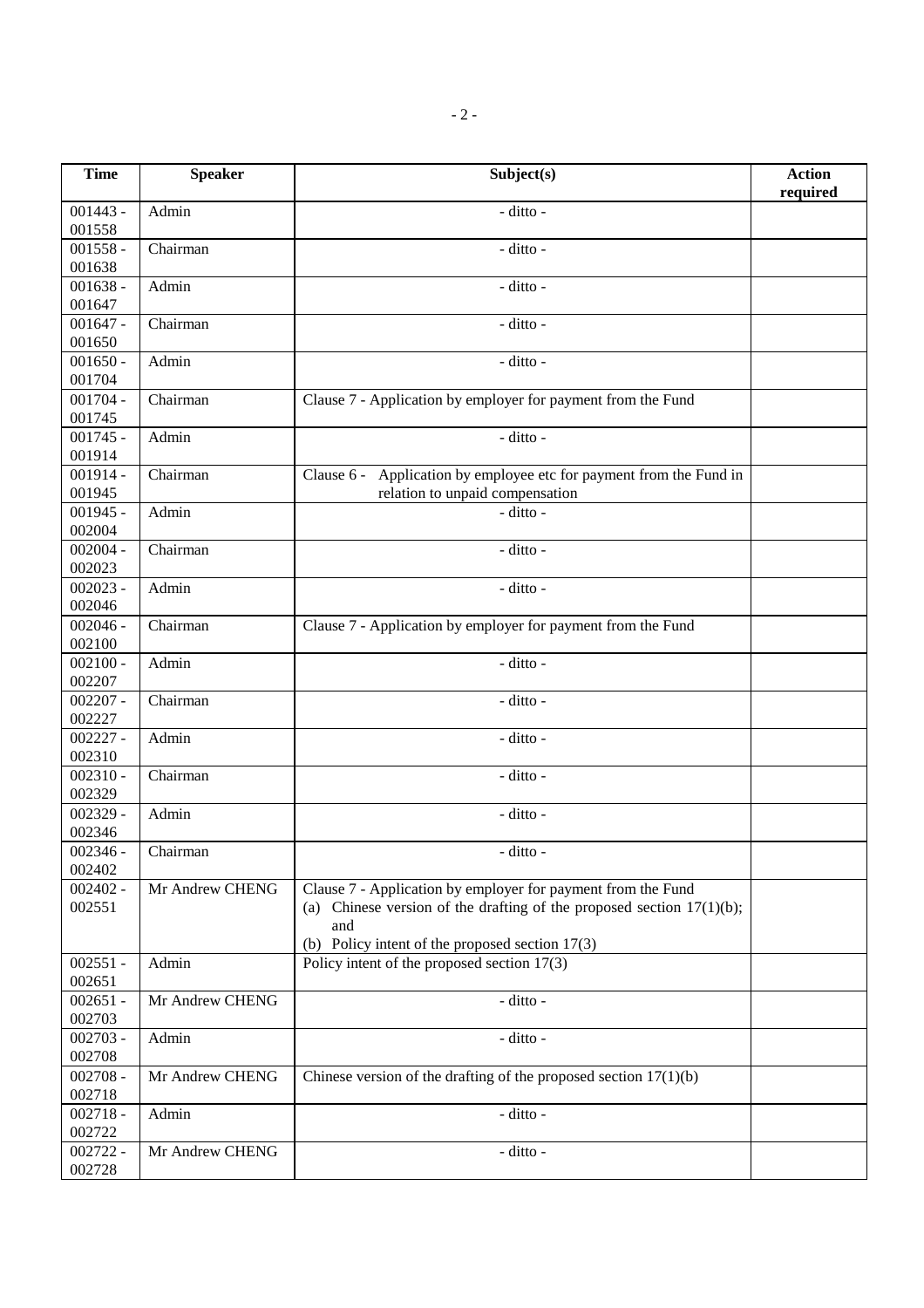| <b>Time</b>          | <b>Speaker</b>   | Subject(s)                                                                                                                                                                                                                                             | <b>Action</b><br>required |
|----------------------|------------------|--------------------------------------------------------------------------------------------------------------------------------------------------------------------------------------------------------------------------------------------------------|---------------------------|
| $002728 -$<br>002858 | Admin            | Admin to consider improving the drafting of the Chinese version of the<br>proposed section $17(1)(b)$                                                                                                                                                  | Admin to<br>consider      |
| $002858 -$<br>002914 | Chairman         | Clause 8 - Application by employer for payment from the Fund to<br>third party                                                                                                                                                                         |                           |
| $002914 -$<br>003012 | Admin            | - ditto -                                                                                                                                                                                                                                              |                           |
| $003012 -$<br>003044 | Chairman         | Clause 9 - Section added<br>(Proposed section 18A - Provisions ancillary to sections 17 and 18)                                                                                                                                                        |                           |
| $003044 -$<br>003226 | Admin            | - ditto -                                                                                                                                                                                                                                              |                           |
| $003226 -$<br>003240 | Chairman         | Proposed section 18A(2)<br>(Non-eligibility for payment from the Fund in the case where an<br>employer failed to make an application under section 17 within 180<br>days after the date on which the employer was entitled to make the<br>application) |                           |
| $003240 -$<br>003244 | Admin            | - ditto -                                                                                                                                                                                                                                              |                           |
| $003244 -$<br>003306 | Chairman         | - ditto -                                                                                                                                                                                                                                              |                           |
| $003306 -$<br>003419 | Admin            | - ditto -                                                                                                                                                                                                                                              |                           |
| $003419 -$<br>003427 | Mr Kenneth TING  | Basis for setting 180 days under the proposed section 18A(2)                                                                                                                                                                                           |                           |
| 0034270<br>003545    | Admin            | - ditto -                                                                                                                                                                                                                                              |                           |
| $003545 -$<br>003623 | Mr Kenneth TING  | - ditto -                                                                                                                                                                                                                                              |                           |
| $003623 -$<br>003707 | Admin            | - ditto -                                                                                                                                                                                                                                              |                           |
| 003707 -<br>003751   | Chairman         | Proposed section 18A(2)<br>(Non-eligibility for payment from the Fund in the case where an<br>employer failed to make an application under section 17 within 180<br>days after the date on which the employer was entitled to make the<br>application) |                           |
| $003751 -$<br>003822 | Admin            | - ditto -                                                                                                                                                                                                                                              |                           |
| 003822 -<br>003852   | Mr LEE Cheuk-yan | - ditto -                                                                                                                                                                                                                                              |                           |
| $003852 -$<br>003909 | Chairman         | Difference between applications under sections 17 and 18                                                                                                                                                                                               |                           |
| 003909 -<br>004102   | Admin            | (a) Ditto; and<br>(b) Proposed section $18A(2)$ and (3)                                                                                                                                                                                                |                           |
| $004102 -$<br>004142 | Mr Kenneth TING  | Reasons for not allowing a longer period for an employer to make an<br>application for payment from the Fund under section 17                                                                                                                          |                           |
| $004142 -$<br>004238 | Admin            | - ditto -                                                                                                                                                                                                                                              |                           |
| $004238 -$<br>004316 | Chairman         | - ditto -                                                                                                                                                                                                                                              |                           |
| $004316 -$<br>004328 | Admin            | - ditto -                                                                                                                                                                                                                                              |                           |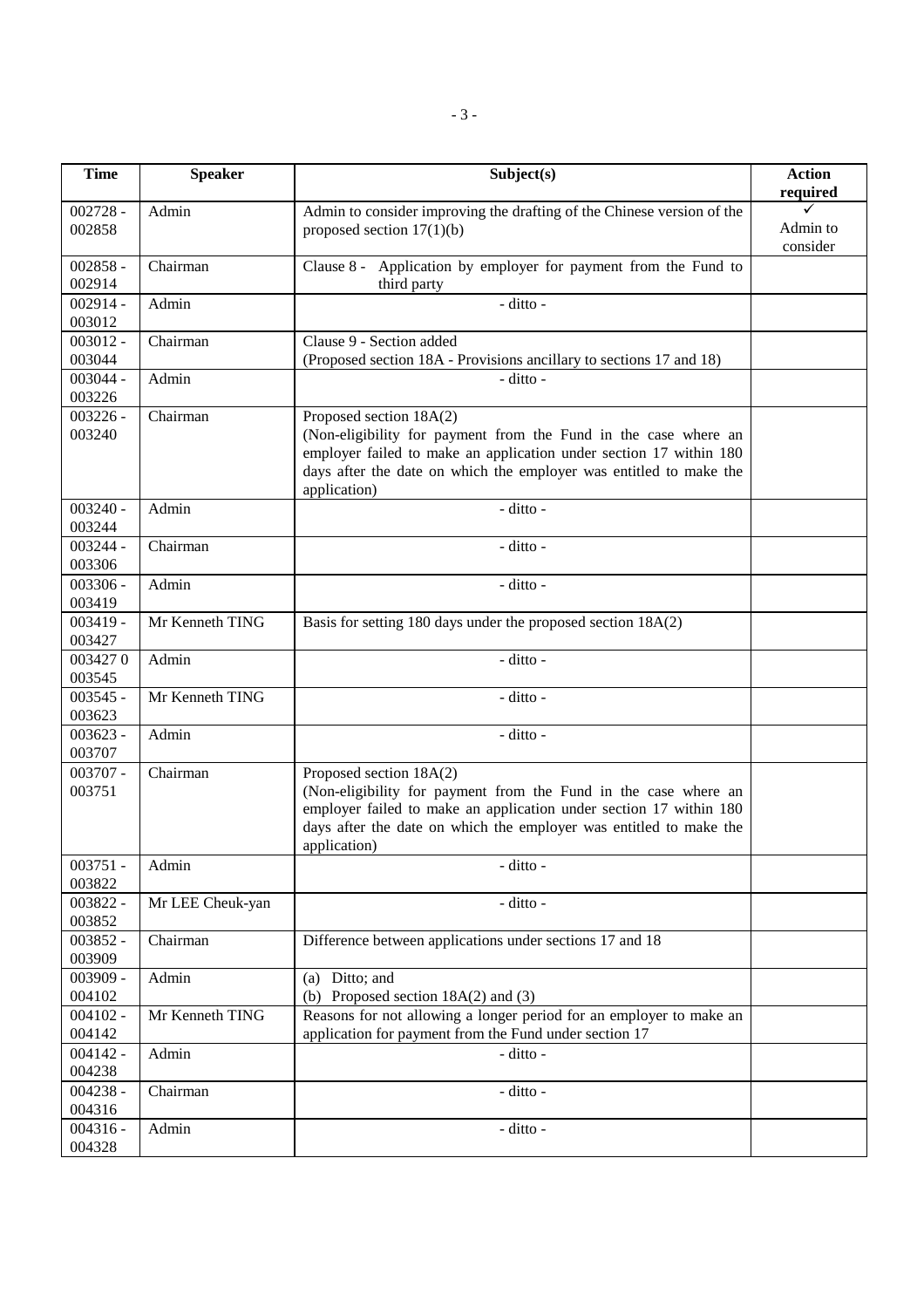| <b>Time</b>          | <b>Speaker</b>               | Subject(s)                                                                                                                                                                                    | <b>Action</b><br>required              |
|----------------------|------------------------------|-----------------------------------------------------------------------------------------------------------------------------------------------------------------------------------------------|----------------------------------------|
| $004328 -$<br>004340 | Chairman                     | $-$ ditto $-$                                                                                                                                                                                 |                                        |
| $004340 -$<br>004607 | Admin                        | - ditto -                                                                                                                                                                                     |                                        |
| $004607 -$<br>004638 | Chairman                     | - ditto -                                                                                                                                                                                     |                                        |
| $004638 -$<br>004716 | Admin                        | - ditto -                                                                                                                                                                                     |                                        |
| $004716 -$<br>004806 | Mr Kenneth TING/<br>Chairman | - ditto -                                                                                                                                                                                     |                                        |
| $004806 -$           | Mr LEUNG Fu-wah              | Views on the proposal to require an employer to make an application                                                                                                                           |                                        |
| 004904               |                              | for payment from the Fund within 180 days after the date on which the<br>employer was entitled to make the application                                                                        |                                        |
| $004904 -$<br>005029 | Admin                        | - ditto -                                                                                                                                                                                     |                                        |
| $005029 -$<br>005048 | Mr Kenneth TING              | - ditto -                                                                                                                                                                                     |                                        |
| $005048 -$           | Mr LEE Cheuk-yan             | Time limit for a creditor to file proof of debt by a creditor against an                                                                                                                      |                                        |
| 005145               |                              | insolvent company with the Official Receiver's Office under the<br><b>Bankruptcy Ordinance</b>                                                                                                |                                        |
| $005145 -$<br>005149 | Chairman                     | - ditto -                                                                                                                                                                                     |                                        |
| $005149 -$<br>005151 | Admin                        | - ditto -                                                                                                                                                                                     |                                        |
| $005151 -$<br>005317 | Chairman                     | Situation where an employer might be unable to make an early<br>application for payment from the Fund                                                                                         |                                        |
| $005317 -$           | Admin                        | Admin to provide information on the time limit to file proof of debt by                                                                                                                       | $\checkmark$                           |
| 005410               |                              | a creditor against an insolvent company with the Official Receiver's<br>Office under the Bankruptcy Ordinance                                                                                 | Admin to<br>provide the<br>information |
| $005410 -$<br>005623 | Mr Andrew CHENG              | Possibility of providing the Fund Board with the discretion to extend<br>the time limit of 180 days under the proposed section 18A(2)                                                         |                                        |
| $005623 -$           | Admin/                       | - ditto -                                                                                                                                                                                     |                                        |
| 005912               | Mr Andrew CHENG              |                                                                                                                                                                                               |                                        |
| $005912 -$<br>010048 | Ms LI Fung-ying              | Views on the proposal to require an employer to make an application<br>for payment from the Fund within 180 days after the date on which the<br>employer was entitled to make the application |                                        |
| $010048 -$<br>010125 | Mr Kenneth TING              | - ditto -                                                                                                                                                                                     |                                        |
| $010125 -$           | Chairman/                    | - ditto -                                                                                                                                                                                     |                                        |
| 010307               | Mr Kenneth TING              |                                                                                                                                                                                               |                                        |
| $010307 -$<br>010407 | Chairman                     | Implications on an employee where the employer made an application<br>for payment from the Fund under the proposed section 18A(3)                                                             |                                        |
| $010407 -$<br>010555 | Admin                        | - ditto -                                                                                                                                                                                     |                                        |
| $010555 -$<br>010620 | Chairman                     | - ditto -                                                                                                                                                                                     |                                        |
| $010620 -$<br>010641 | Admin                        | - ditto -                                                                                                                                                                                     |                                        |
| $010641 -$<br>010647 | Chairman                     | - ditto -                                                                                                                                                                                     |                                        |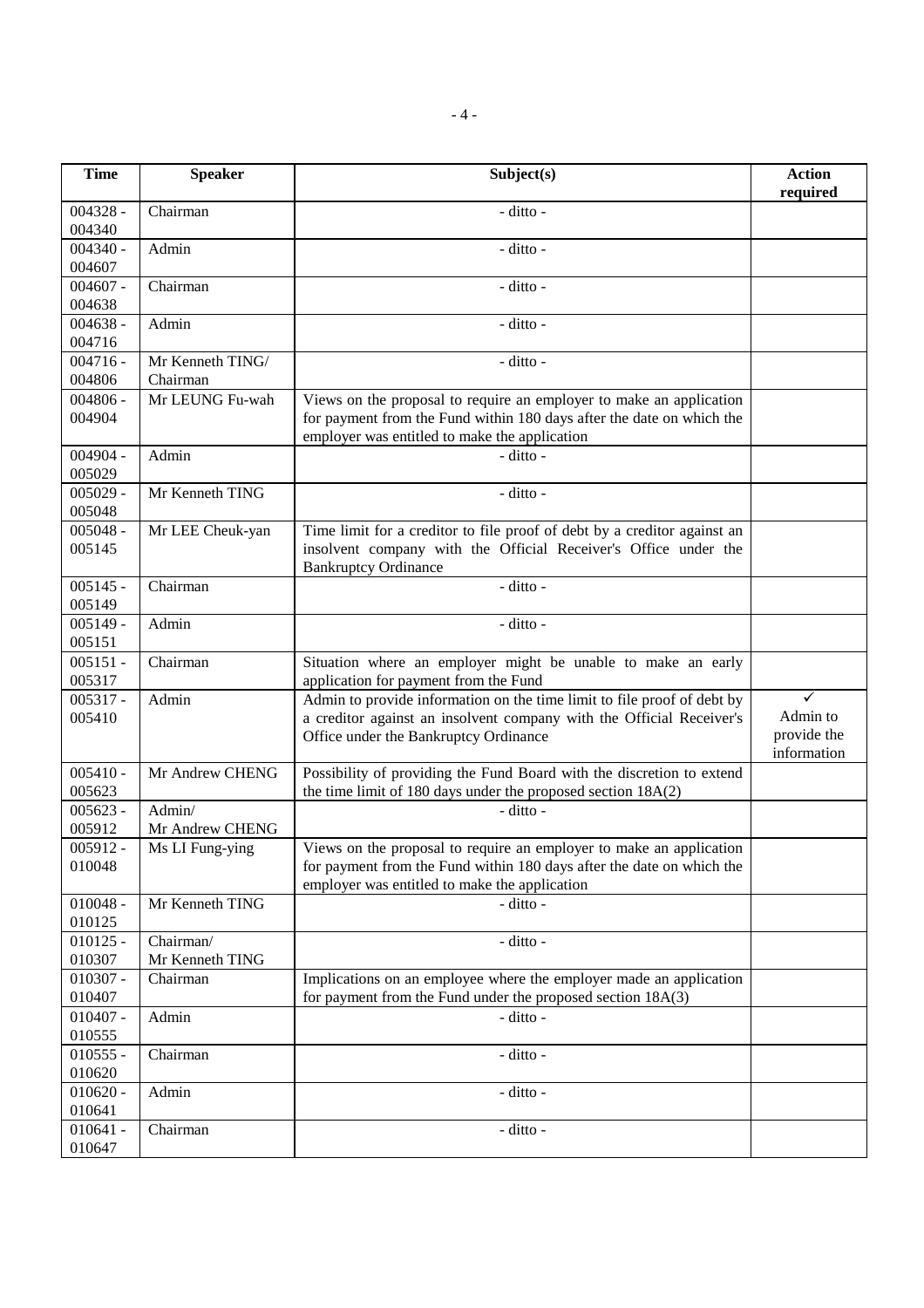| <b>Time</b>          | <b>Speaker</b>     | Subject(s)                                                                                                                                                                                                                                  | <b>Action</b><br>required |
|----------------------|--------------------|---------------------------------------------------------------------------------------------------------------------------------------------------------------------------------------------------------------------------------------------|---------------------------|
| $010647 -$<br>010653 | Admin              | - ditto -                                                                                                                                                                                                                                   |                           |
| $010653 -$<br>010721 | Chairman           | Clause 10 - Limitations on applications by employers                                                                                                                                                                                        |                           |
| $010721 -$<br>010808 | Admin              | - ditto -                                                                                                                                                                                                                                   |                           |
| $010808 -$<br>010842 | Chairman           | - ditto -                                                                                                                                                                                                                                   |                           |
| 010842 -<br>010911   | Admin              | - ditto -                                                                                                                                                                                                                                   |                           |
| $010911 -$<br>010921 | Chairman           | - ditto -                                                                                                                                                                                                                                   |                           |
| $010921 -$<br>010940 | Admin              | - ditto -                                                                                                                                                                                                                                   |                           |
| $010940 -$<br>011007 | Chairman           | (a) Ditto; and<br>(b) Clause 11 - Notice of insolvency of insurer                                                                                                                                                                           |                           |
| $011007 -$<br>011035 | Admin              | Clause 11 - Notice of insolvency of insurer                                                                                                                                                                                                 |                           |
| $011035 -$<br>011039 | Chairman           | - ditto -                                                                                                                                                                                                                                   |                           |
| $011039 -$<br>011101 | Admin              | - ditto -                                                                                                                                                                                                                                   |                           |
| $011101 -$<br>011126 | Chairman           | Clause 12 - Sections added<br>(Proposed section 20A - Application by employee etc for relief<br>payment from the Fund in relation to unpaid damages)                                                                                        |                           |
| $011126 -$<br>011215 | Admin              | - ditto -                                                                                                                                                                                                                                   |                           |
| $011215 -$<br>011245 | Chairman           | - ditto -                                                                                                                                                                                                                                   |                           |
| $011245 -$<br>011304 | Admin/<br>Chairman | - ditto -                                                                                                                                                                                                                                   |                           |
| $011304 -$<br>011336 | Admin              | - ditto -                                                                                                                                                                                                                                   |                           |
| $011336 -$<br>011339 | Chairman           | - ditto -                                                                                                                                                                                                                                   |                           |
| 011339 -<br>011354   | Admin              | - ditto -                                                                                                                                                                                                                                   |                           |
| 011354 -<br>011444   | Chairman           | Provision which provided for the categories of persons eligible for<br>applying payment of statutory compensation and damages from the<br>Fund in respect of an employee in a non-fatal injury who died before<br>such application was made |                           |
| $011444 -$<br>011529 | Admin              | - ditto -                                                                                                                                                                                                                                   |                           |
| $011529 -$<br>011545 | Chairman           | - ditto -                                                                                                                                                                                                                                   |                           |
| $011545 -$<br>011551 | Admin              | - ditto -                                                                                                                                                                                                                                   |                           |
| $011551 -$<br>011601 | Chairman/<br>Admin | - ditto -                                                                                                                                                                                                                                   |                           |
| $011601 -$<br>011618 | Chairman           | - ditto -                                                                                                                                                                                                                                   |                           |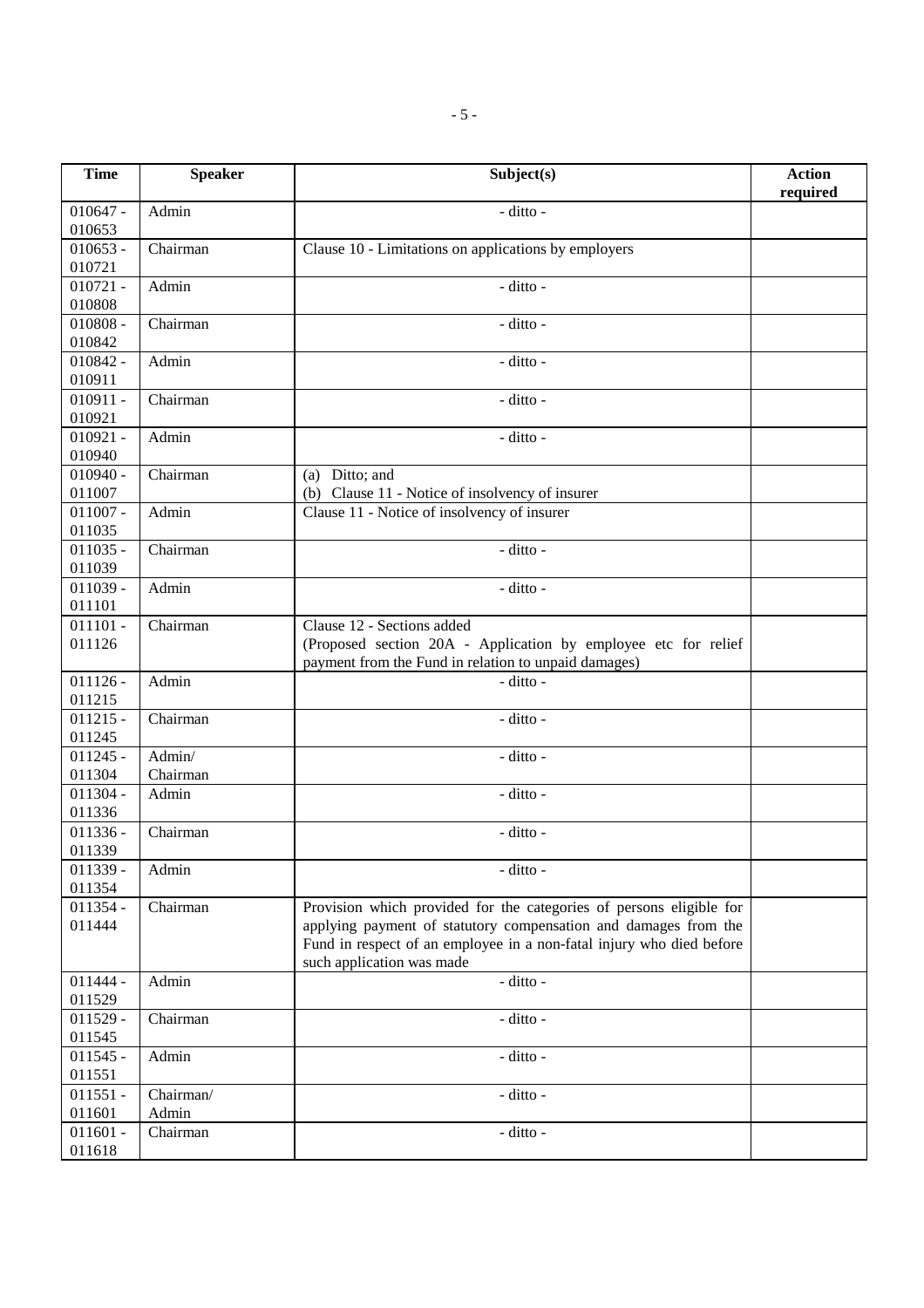| <b>Time</b>          | <b>Speaker</b>                | Subject(s)                                                                                                                                                                                                                                                                      | <b>Action</b><br>required                           |
|----------------------|-------------------------------|---------------------------------------------------------------------------------------------------------------------------------------------------------------------------------------------------------------------------------------------------------------------------------|-----------------------------------------------------|
| $011618 -$<br>011622 | Admin                         | - ditto -                                                                                                                                                                                                                                                                       |                                                     |
| $011622 -$<br>011700 | Chairman                      | - ditto -                                                                                                                                                                                                                                                                       |                                                     |
| $011700 -$<br>011714 | Admin                         | - ditto -                                                                                                                                                                                                                                                                       |                                                     |
| $011714 -$<br>011748 | Chairman                      | - ditto -                                                                                                                                                                                                                                                                       |                                                     |
| $011748 -$<br>011855 | Admin                         | - ditto -                                                                                                                                                                                                                                                                       |                                                     |
| $011855 -$<br>012049 | Chairman                      | Ditto; and<br>(a)<br>Clause 12 - Sections added<br>(b)<br>(Proposed section 20B - Amount of relief payment)                                                                                                                                                                     | Admin to<br>provide a<br>written<br>response on (a) |
| $012049 -$<br>012236 | Admin                         | Clause 12 - Sections added<br>(Proposed section 20B - Amount of relief payment)                                                                                                                                                                                                 |                                                     |
| $012236 -$<br>012248 | Chairman                      | Letter dated 29.5.2002 from Legal Service Division to Admin on<br>application of relief payment provisions (LC Paper<br>No.<br>$CB(2)2126/01-02(01))$                                                                                                                           |                                                     |
| $012248 -$<br>012340 | ALA5                          | - ditto -                                                                                                                                                                                                                                                                       |                                                     |
| $012340 -$<br>012609 | Mr LEE Cheuk-yan              | Inclusion of the amounts of pre-trial loss of accumulation of wealth<br>and post-trial loss of accumulation of wealth awarded to the estate in<br>the calculation of relief payment in the case where an estate<br>administrator who was also an eligible person under the Bill |                                                     |
| $012609 -$<br>012703 | Admin                         | - ditto -                                                                                                                                                                                                                                                                       |                                                     |
| $012703 -$<br>012750 | Chairman                      | - ditto -                                                                                                                                                                                                                                                                       |                                                     |
| $012750 -$<br>012855 | Admin/<br>Chairman            | - ditto -                                                                                                                                                                                                                                                                       |                                                     |
| $012855 -$<br>012859 | Chairman                      | - ditto -                                                                                                                                                                                                                                                                       |                                                     |
| $012859 -$<br>013008 | Mr LEE Cheuk-yan              | - ditto -                                                                                                                                                                                                                                                                       |                                                     |
| $013008 -$<br>013040 | Chairman                      | - ditto -                                                                                                                                                                                                                                                                       |                                                     |
| $013040 -$<br>013159 | Mr LEE Cheuk-yan              | - ditto -                                                                                                                                                                                                                                                                       |                                                     |
| $013159 -$<br>013326 | Admin                         | - ditto -                                                                                                                                                                                                                                                                       |                                                     |
| 013326 -<br>013427   | Mr LEE Cheuk-yan              | - ditto -                                                                                                                                                                                                                                                                       |                                                     |
| $013427 -$<br>013443 | Admin                         | $-$ ditto -                                                                                                                                                                                                                                                                     |                                                     |
| 013443 -<br>013615   | Mr LEE Cheuk-yan/<br>Chairman | - ditto -                                                                                                                                                                                                                                                                       |                                                     |
| $013615 -$<br>013629 | Mr LEE Cheuk-yan              | - ditto -                                                                                                                                                                                                                                                                       |                                                     |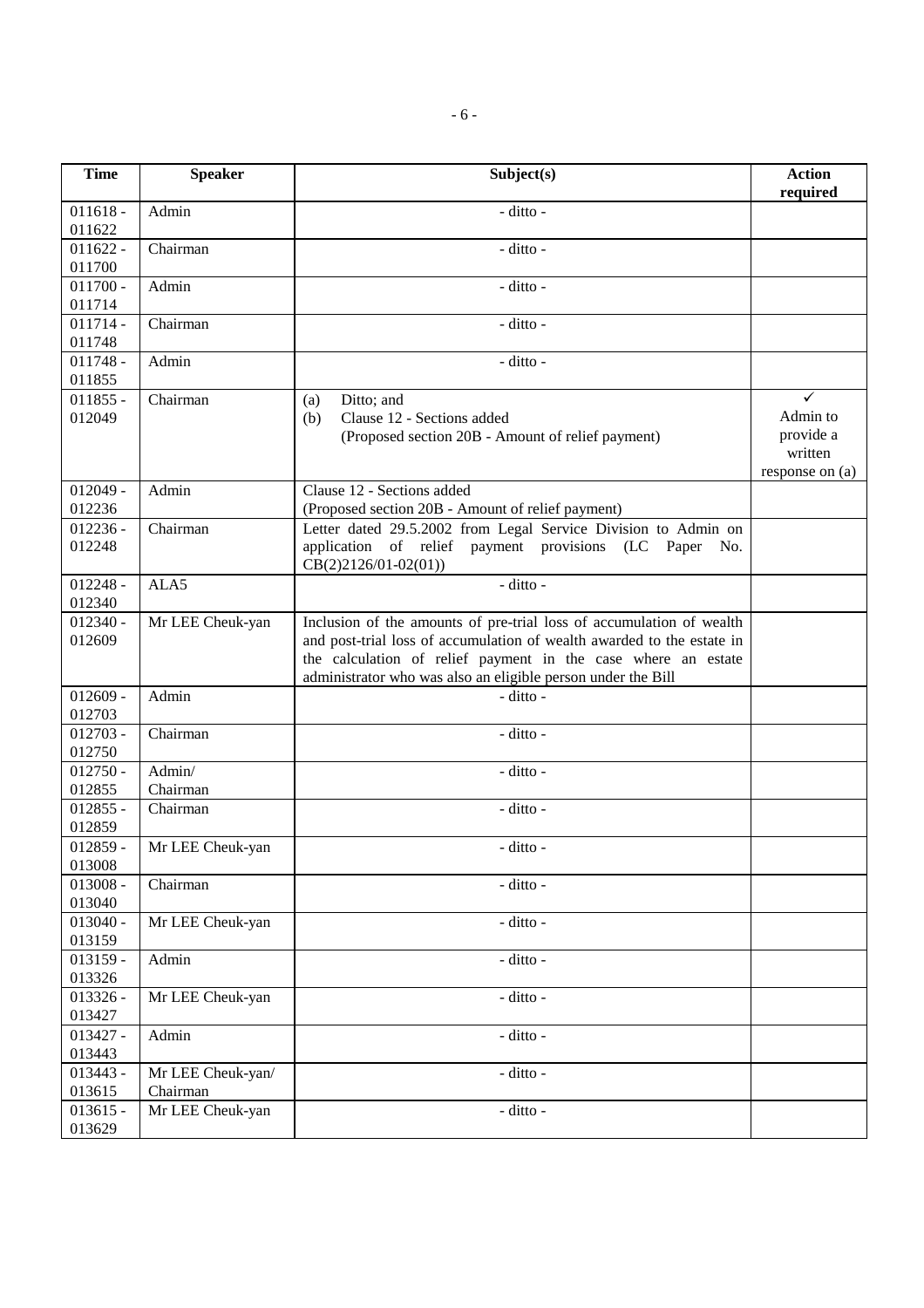| <b>Time</b>          | <b>Speaker</b>    | Subject(s)                                                              | <b>Action</b><br>required |
|----------------------|-------------------|-------------------------------------------------------------------------|---------------------------|
| $013629 -$           | Chairman          | (a) Ditto; and                                                          |                           |
| 013706               |                   | (b) Clause 12 - Sections added                                          |                           |
|                      |                   | (Proposed section 20C - Manner of payment of relief payment)            |                           |
| $013706 -$           | Admin             | Clause 12 - Sections added                                              |                           |
| 013911               |                   | (Proposed section 20C - Manner of payment of relief payment)            |                           |
| $013911 -$           | Chairman          | - ditto -                                                               |                           |
| 014008               |                   |                                                                         |                           |
| $014008 -$           | Admin             | - ditto -                                                               |                           |
| 014017               |                   |                                                                         |                           |
| $014017 -$           | Chairman          | - ditto -                                                               |                           |
| 014110               |                   |                                                                         |                           |
| $014110 -$           | Admin             | - ditto -                                                               |                           |
| 014230               |                   |                                                                         |                           |
| $014230 -$           | Chairman          | - ditto -                                                               |                           |
| 014338               |                   |                                                                         |                           |
| $014338 -$           | Admin             | - ditto -                                                               |                           |
| 014616               |                   | Clause 12 - Sections added                                              |                           |
| $014616 -$<br>014632 | Chairman          | (Proposed section 20D - Cessation of payments under section             |                           |
|                      |                   | 20C(2)(b)                                                               |                           |
| $014632 -$           | Admin             | - ditto -                                                               |                           |
| 014709               |                   |                                                                         |                           |
| $014709 -$           | Chairman          | - ditto -                                                               |                           |
| 014801               |                   |                                                                         |                           |
| $014801 -$           | Admin             | - ditto -                                                               |                           |
| 014826               |                   |                                                                         |                           |
| $014826 -$           | Chairman          | (a) Ditto; and                                                          |                           |
| 014900               |                   | (b) Clause 12 - Sections added                                          |                           |
|                      |                   | (Proposed section 20E - When eligible person ceases to be               |                           |
|                      |                   | entitled to relief payment)                                             |                           |
| $014900 -$           | Admin             | - ditto -                                                               |                           |
| 014944               |                   |                                                                         |                           |
| 014944 -             | Chairman          | Clause 12 - Sections added                                              |                           |
| 015008               |                   | (Proposed section 20F - Apportionment of relief payment)                |                           |
| $015008 -$           | Admin             | - ditto -                                                               |                           |
| 015203               |                   |                                                                         |                           |
| $015203 -$<br>015216 | Chairman          | Clause 12 - Sections added<br>(Proposed section 20G - Set-off)          |                           |
| $015216 -$           | Admin             | - ditto -                                                               |                           |
| 015246               |                   |                                                                         |                           |
| $015246 -$           | Mr LEE Cheuk-yan  | - ditto -                                                               |                           |
| 015300               |                   |                                                                         |                           |
| $015300 -$           | Admin             | - ditto -                                                               |                           |
| 015415               |                   |                                                                         |                           |
| $015415 -$           | Chairman/members/ | Dates of subsequent meetings                                            |                           |
| 015740               | Admin             |                                                                         |                           |
| $015740 -$           | Mr LEE Cheuk-yan  | Inclusion of the amounts of pre-trial loss of accumulation of<br>(a)    |                           |
| 015925               |                   | wealth and post-trial loss of accumulation of wealth awarded to         |                           |
|                      |                   | the estate in the calculation of relief payment in the case where an    |                           |
|                      |                   | estate administrator who was also an eligible person under the          |                           |
|                      |                   | Bill; and                                                               |                           |
|                      |                   | (b) Possibility of increasing the monthly relief payment in the case of |                           |
|                      |                   | severely injured employees requiring long term care                     |                           |